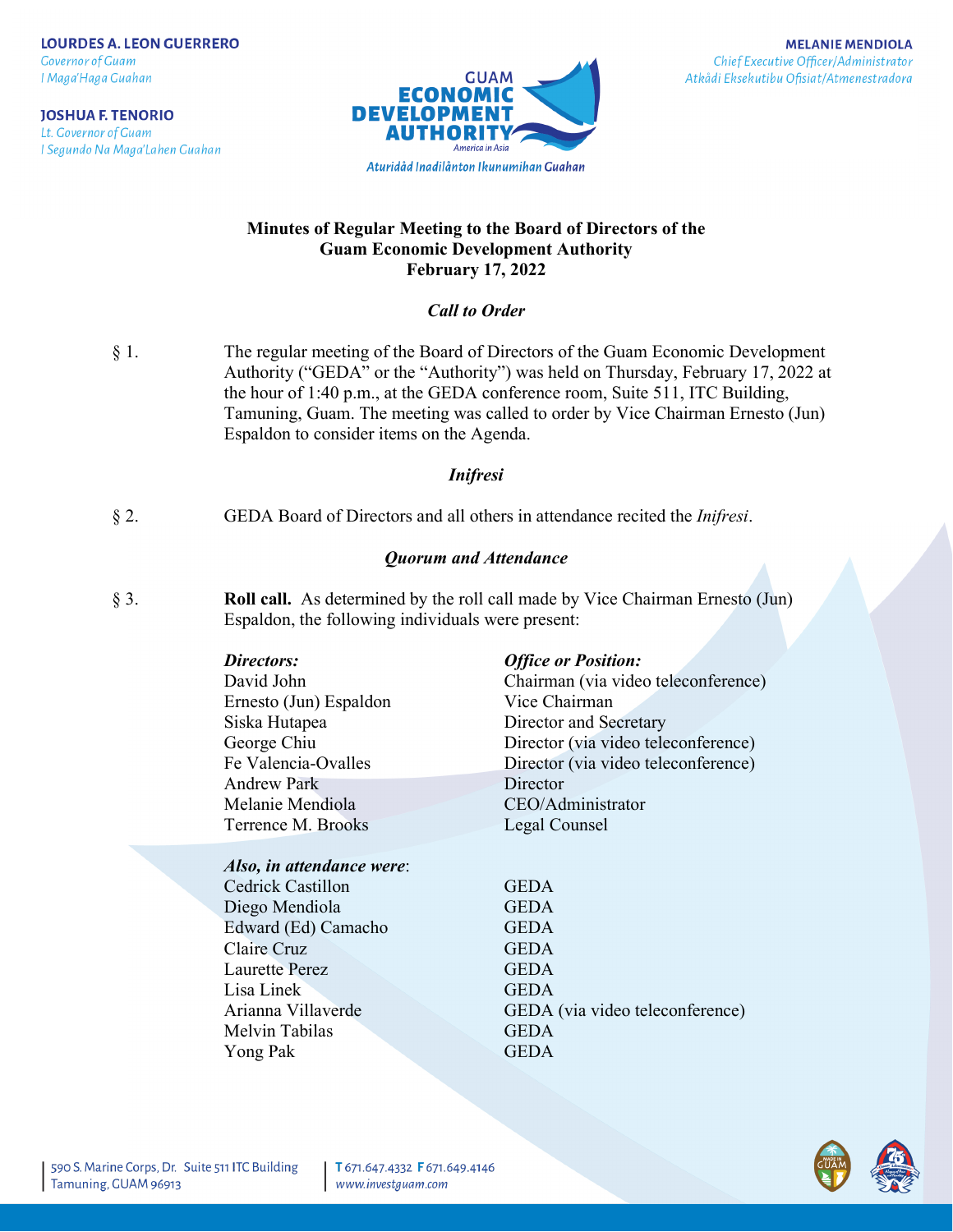Jason Miyashita Raymond James Morgan Legal Raymond James Alexandra Leon Guerrero BGIS

Michael Carlson Office of Senator Ridgell's Office

**Absent (Excused):**<br>Joann G. Camacho

Deputy Administrator

# *Approval of Agenda*

§ 4. Director Andrew Park made a motion to approve the agenda. The motion was seconded by Director Siska Hutapea. The Directors then voted, and the motion unanimously passed.

# *Approval of Minutes*

§ 5. Motion was made by Director Fe Valencia-Ovalles and seconded by Director Hutapea to approve the January 20, 2022, board meeting minutes. The Directors then voted, and the motion unanimously passed.

## *Vice Chairman Remarks*

- § 6. Vice Chairman Ernesto (Jun) Espaldon reported the following.
	- a. Håfa Adai and good afternoon, everyone. Vice Chairman Espaldon hoped that everyone enjoyed Super Bowl 56. Unlike the back and forth of the game, GEDA's goal has been to stay in front by successfully executing programs for the Government and ultimately our people. We are currently in audit season at GEDA and representatives from Ernst & Young are reviewing our books, both in person and virtually. In addition, we are assisting in the required audit of our Small Business Pandemic Assistance Grant files with the Department of Administration. Our public finance special teams are very involved in the planning of multiple government capital improvement projects including the medical campus, the Department of Corrections, Simon Sanchez High School, as well as a refinancing for the Guam Power Authority.
	- b. To refresh your memory, GEDA is working with GPA to refinance revenue bonds in the amount of \$296 million dollars; an Act which was introduced under Bill 212-36. With imminent rising interest rates, GEDA is encouraging swift action by the Legislature and will likely be going in soon for committee of the whole. The savings achieved by this action is estimated to be \$15.3 million dollars in net present value savings which equates to about a 5.34% savings for the authority.
	- c. The GEDA investment committee, which Vice Chairman Espaldon chairs, has been busy working with the administrative services division and its investment advisors in making revisions and updates to the investments policy statement, also known as the IPS. The old



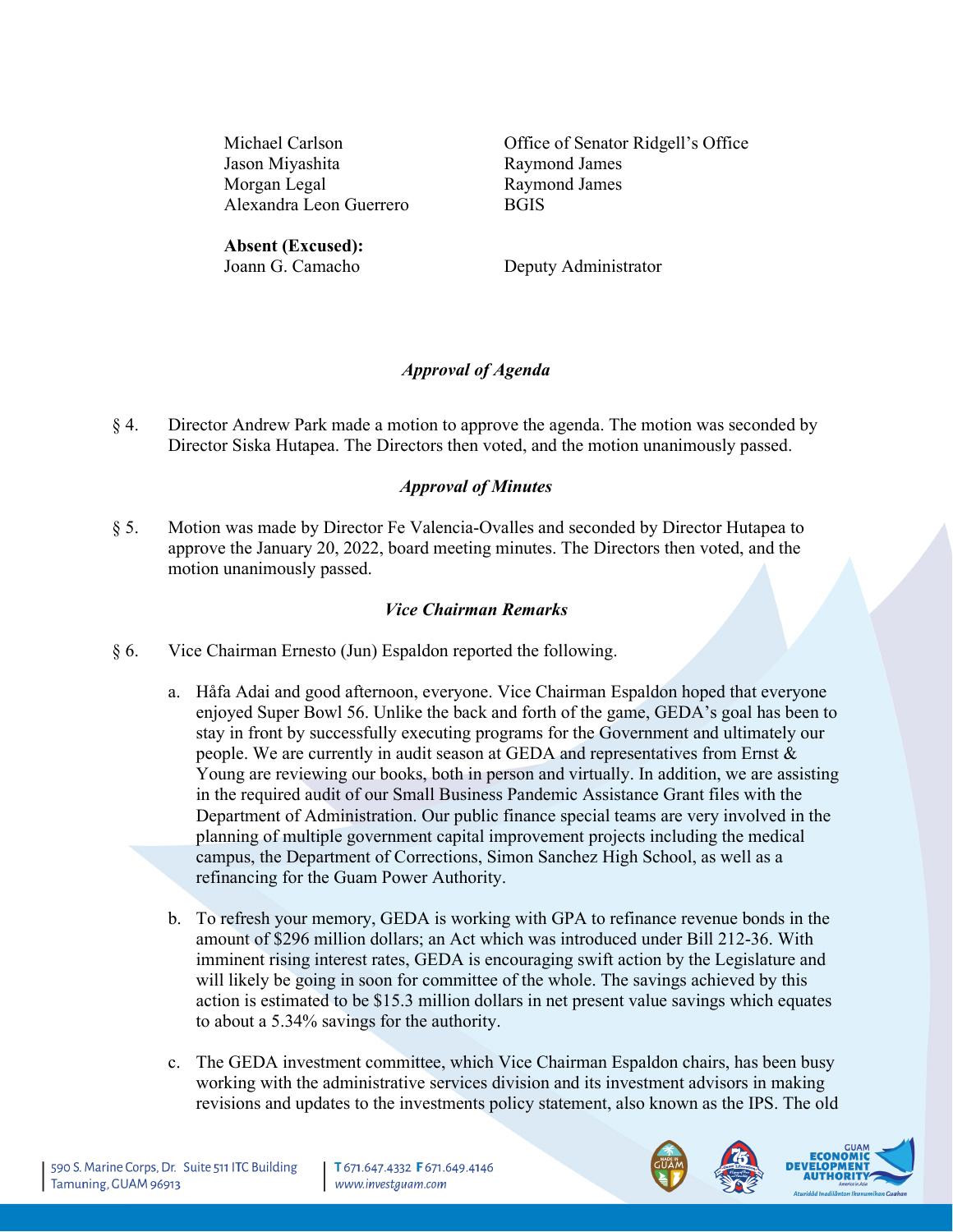IPS and the updated IPS are included within the Board Packets and that the investment advisors are on standby to answer any questions that could be brought up later in the agenda.

- d. Specific to the American Rescue Plan, and as mentioned in the Board's last meeting, we were requested by Governor Leon Guerrero to assist the Department of Public Health and Social Services with the deployment of multiple programs under the Childcare Development Block Grant and other federal funding sources specific to strengthening the childcare industry in Guam. Today, one of the Board actions will be a review of GEDA's organizational chart in support for this important undertaking. Also, GEDA is looking forward for an update from Administrator Melanie Mendiola on all the current grant programs.
- e. Lastly, the application for the State Small Business Credit Initiative Program, or commonly known as SSBCI, was submitted to the Department of Treasury prior to the February 11, 2022 deadline. Vice Chairman Espaldon would like to thank Tara Murakami, Compliance Specialist, and Antoinette Leon Guerrero, Public Finance Assistant Manager, for carrying the ball to the endzone for the team. Thank you for the hard work. The American Rescue Plan authorized an additional \$10 billion dollars for the SSBCI 2.0 program nationwide for states and territories and Guam's allocation was calculated to be a total of \$59 billion dollars.

## *CEO's/Administrator's Remarks*

- § 7. Administrator Melanie Mendiola reported the following:
	- a. As Vice Chair Espaldon has mentioned, much of the month has been spent on CIPs, funded under traditional financing and/or a combination of traditional financing and federal funding. GEDA has been very busy with the Governor's vision for a medical campus. GEDA has been working on planning for that project. GEDA has also been working with the Department of Corrections for the expansion project and possibly working with DOE as mentioned by the Vice Chairman Espaldon. GEDA had a kickoff meeting with Public Health concerning the CDC level lab which will be the first structure on the medical campus footprint, but this will largely depend on timing, associated releasing, assessment, site prep, and things along those lines.
	- b. The Childcare Development Block Grants, as Vice Chair Espaldon mentioned, in order to do those two programs under this program under these particular series of funding, GEDA is going to need more space and manpower which will be discussed later in today's meeting.
	- c. For the month ahead, GEDA is aiming on holding stakeholder meetings to update the CEDS: the comprehensive economic developmental strategies report. The stakeholder meetings are more likely to take place at the end of this month or beginning on next month. GEDA has enlisted the University of Guam through MOU to help GEDA get this done. In addition, the University of Guam is working on some other research support that GEDA needs so it is a really nice partnership that GEDA



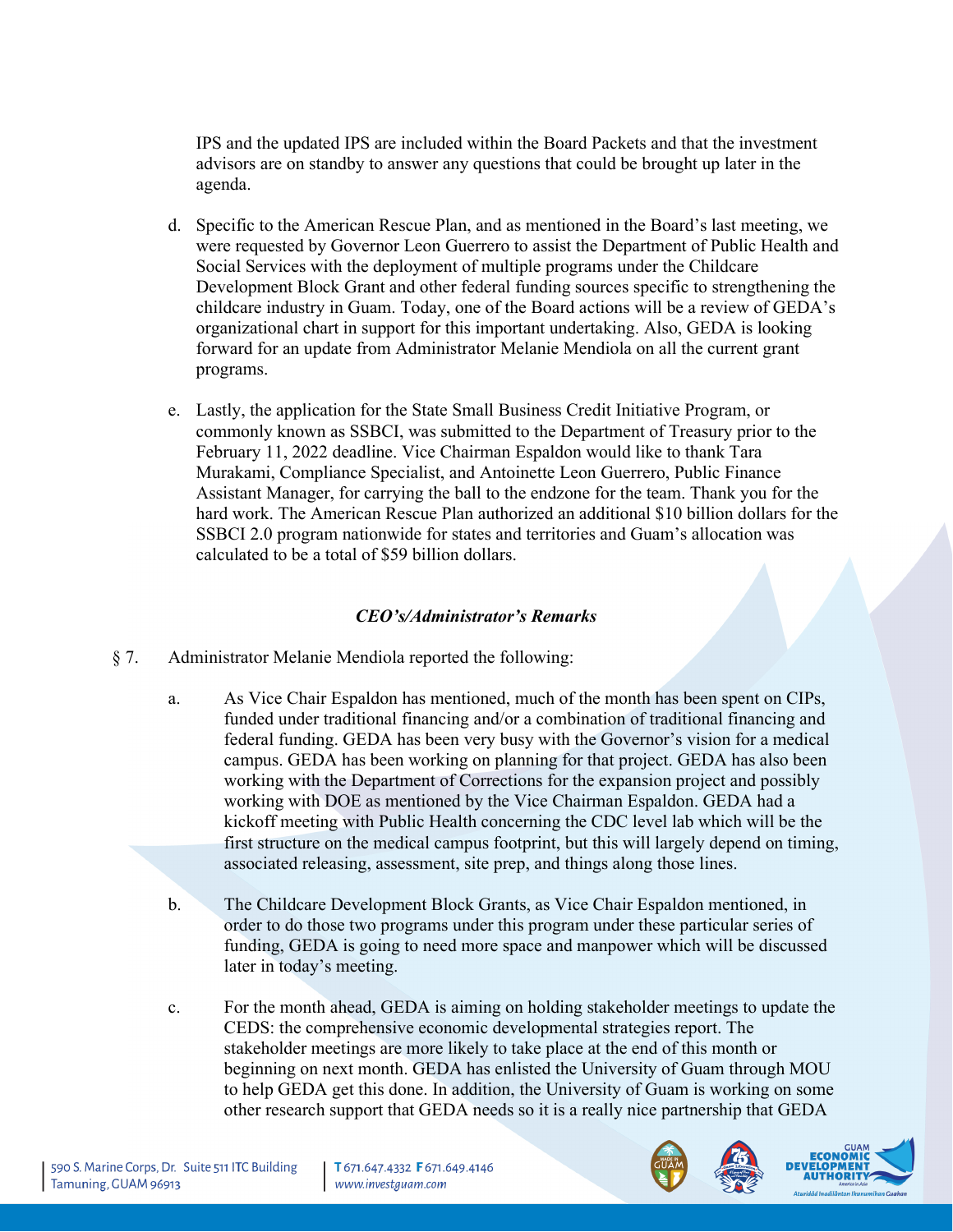is doing with them.

d. COVID, of course, has made some operational challenges due in part to staffing levels with regard to COVID; not necessarily just in GEDA but also agencies that GEDA works closely with. GEDA did have an entire department out at DOA in the last month, not entirely the entire month but for parts of the month. COVID continues to challenge all of us, but GEDA is trying to be more flexible and responsive on the face of competing priorities. GEDA continues to roll out all of the programs and marching towards the deadlines and trying to stay alive.

## *Community and Standing Reports*

§ 8. Vice Chairman Espaldon informed that all the updates are included in the packet, and nothing is to be reported at this time.

## *Old Business*

- § 9. The American Rescue Plan (ARP) Funded Grant Updates were reported by Administrator Melanie Mendiola.
	- **a. Pandemic Assistance Grant 2021**. Administrator Mendiola informed that GEDA has wrapped up the Guam Small Business Pandemic Assistance Grant 2021. GEDA has 1,524 applicants that have been deemed eligible and batched down to the Department of Administration. There is a few pending batching down to the Department of Administration, a lot of it would have to do with getting the proper paperwork in order. Sometimes it is an updated business license or things along those lines. GEDA is funding it right now; it is at a level of about \$16.8 million and anticipates on using another half a million dollars as GEDA closes out the last of the batches for this program. The last of the batches are more likely to go down before the next Board meeting so GEDA is actively closing it out right now and will prepare for any grants – internal or otherwise in the coming months. Overall, this was a really good program. GEDA had a nice team that was dedicated on rolling this program out; they did it quickly. This was building off of the Pandemic Assistance Grant 2020 and businesses, overall, had very good feedback for this program. If a business was ineligible, GEDA did its best to really work with those businesses to get them eligible by analyzing the financials even further. This gave GEDA the opportunity to have really good dialogue with local businesses and understand the struggles that all of them are facing during the pandemic. Happy to report that 100% of the applications that were received have been processed and is now pending the last paperwork etcetera and it will be all done. It is likely that once this is done, the Guam Economic Authority then meets with the Governor to discuss any of the remaining balance and what to do with that. GEDA has not yet charged its' administrative fees to this program so GEDA would need to make sure to do that as well. There will be an administrative fee and any remaining balance the Governor will decide where that should be directed.
	- **b. Child Care Assistance Program – Stabilization 2021**. Administrator Mendiola



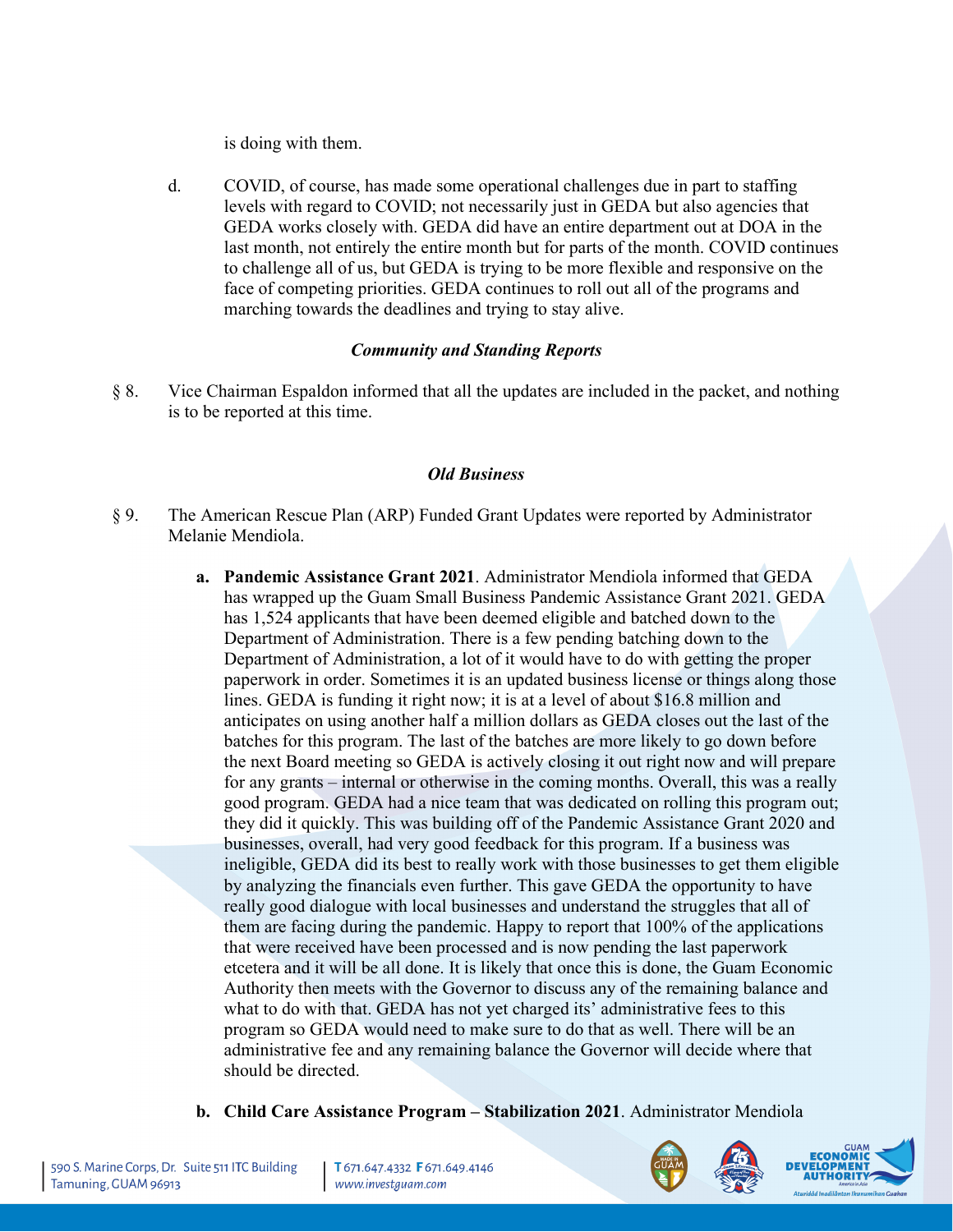informed that she will defer the topic to the discussion of the organizational chart.

- **c. Local Employers' Assistance Program. LEAP**. In the LEAP program, there are 1,173 applications logged and reviewed. There are 807 eligible for the program as of February 17, 2022, and 237 were ineligible. The main reason that they were ineligible is not meeting the pandemic interruption threshold of 50% or 20% if the covered establishment was affected by the vax-EO. GEDA has transmitted \$25 million dollars' worth of rewards down to the Department of Administration. This next batch, the second \$25 million, is from the general fund and the timing is likely on the general fund of cash flow. There was a long discussion yesterday with Director Birn and the Department of Administration certainly understands what the businesses are going through and will do their best to process the awards as timely as possible. Unlike the federal funds, which are loaded immediately then is drawn down, as the general fund revenue comes in through the tax base then it's drawn down to this program. Administrator Mendiola and those who attended asked many questions e.g., can we front the money with another funding source like ARP to which the answer was no. Administrator Mendiola trusts Director Birn's judgment and that his team will do their best to help GEDA get towards the finish line. Vice Chairman Espaldon than asked, to clarify, GEDA has transferred \$25 million dollars to DOA to which Administrator Mendiola said correct. Vice Chairman Espaldon then continued by stating that as of today, right now, GEDA is not aware of any individuals who have received their checks to which Administrator Mendiola stated there were 4 batches of checks that have gone down that have reported on receiving their checks, GEDA is in batch 5 right now and it is being transmitted today. Vice Chairman Espaldon then asked if any applicants have received their checks? Administrator Mendiola said yes, 444 businesses will be receiving their checks without delay.
- **d. Growth Accelerator Program. GAP**. Administrator Mendiola is happy to report that funds availability has been published on GEDA's website: investguam.com. GEDA will be likely on following up for advertisement for the newspaper but this is an open-ended notice of funds. This is to work with local organizations that can serve as incubator training types of programs. In the past, GEDA had relationships with organizations like GUMA (Guam Unique Merchandise and Arts), I Hagan Famalåo'an, The Guam Woman's Chamber – those are the types of organizations that are likely to apply for funding like this.
- **e. Commercial Farmers Grant**. Nothing to report as of yet.

## *New Business*

- § 10. Investment Policy Statement Update reported by Administrator Mendiola.
	- a. Vice Chairman Espaldon wanted to request a motion on approve the updated investment policy statement which was included in the Board packet. Director George Chiu made a motion to approve the updated investment policy statement and Director Ovalles seconded that motion. The Directors then voted, and the motion unanimously passed.



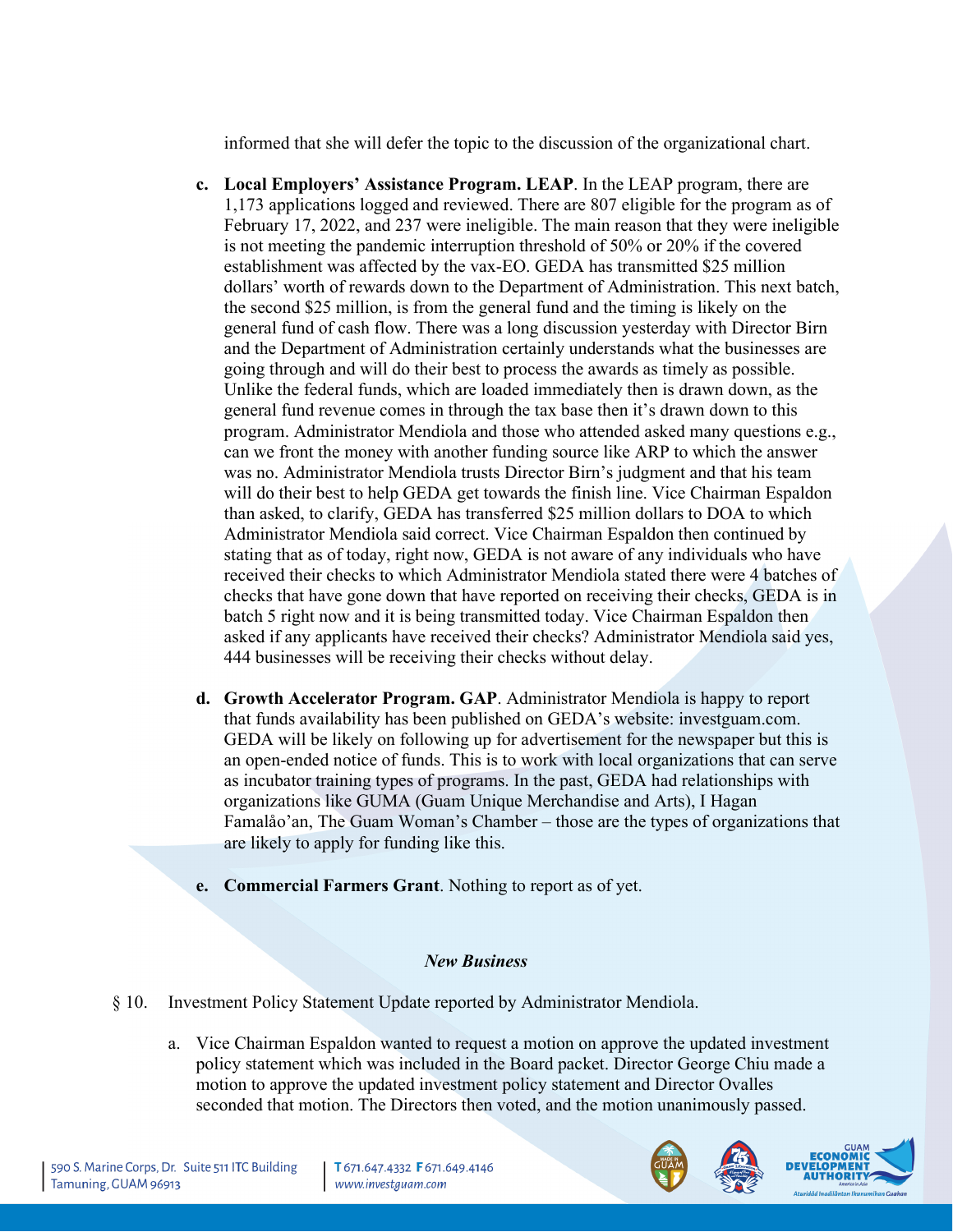Administrator Mendiola then gave a brief synopsis of the investment policy. It is what governs the investment direction of the investment committee which is chaired by Vice Chairman Espaldon. The investment policy statement articulates GEDA's risk tolerance, time horizon, any spending policies that GEDA might have, as well as the disclaimers and legal jargon. In the packet, the new and updated IPS is sectioned in front and the old IPS is at the back. Some of the investment advisors can articulate the changes that were made or if there are any questions. Vice Chairman Espaldon chimed in by stating that the updated investment policy, first of all, is a standard and healthy procedure to review some of GEDA's policies and this is an opportune time to do so as GEDA has two investment advisors now in place. Really, all that was done, was to expand on some of the objectives and purposes as well as add a little bit of background on GEDA and then also just detailing a bit more on the responsibilities that GEDA expects from their investment advisors. It is just adding some detail and clarification, so everybody has a clear set of instructions as to what to do. Having said that, a lot of work has been done in the investment committee. They are recommending it for approval however, what Vice Chairman Espaldon would like to do is to  $-i$  f the Board approves – move forward on the investment policy, however, withhold on the Appendix. It is just two pages on some details which Vice Chairman Espaldon does not feel is fully structured yet. The main policy, which is 95% of what is being talked about, looks fine. Director Ovalles then asked if this is the first time since 2012 that the investment policy was updated to which Vice Chairman Espaldon said correct. Director Ovalles thanked those who are working on the update. Administrator Mendiola then thanked the investment advisors. Vice Chairman Espaldon then added that the last IPS was in 2012 however it did cover what the strategies were or are and GEDA just decided to add a bit more detail into the plan and moving forward. Vice Chairman Espaldon then noted that a motion made by Director Park and a second by Director Ovalles on the IPS but with the exclusion of the Appendix. The Directors then voted, and the motion unanimously passed.

### § 11. Staffing Pattern and Organizational Chart Flow by Administrator Melanie Mendiola.

a. There is an organizational chart that was made and a proposed organizational chart which has the changes in red. The change in red is primarily to add the Childcare Development Grant, Child industry grant program division. These are all staff that are limited term employees and they are all covered with the administrative portion of the Childcare Limited Block Grant as well as other grants associated with the childcare fund. None of these will actually be hired until funding is secured. It is anticipated that maybe a total of 16 employees will be hired in this program. Just a reminder, the level of funding that is needed is right around \$94 million dollars plus a \$16 million ARP discretionary directed towards this program. 5% is allowable for administrative so 5% in an annual basis. This should cover in addition to the additional square footage that GEDA needs which would be an extension to the current office. GEDA is also doing a bit of renovations in the office. No budget mods are needed because it is coming from the administrative support for the particular grant programs. As for the titles, GEDA tried to keep it relatively general. Administrator Mendiola mentioned that the staffing pattern is incorrect due to the fact that it is DPHSS's staffing pattern. What GEDA did is that they took their very specific staffing pattern which had titles like store keeper, messenger clerk etcetera these are positions associated with maintaining the pencils and such. What GEDA did was that they called them administrative assistants giving GEDA more flexibility is job